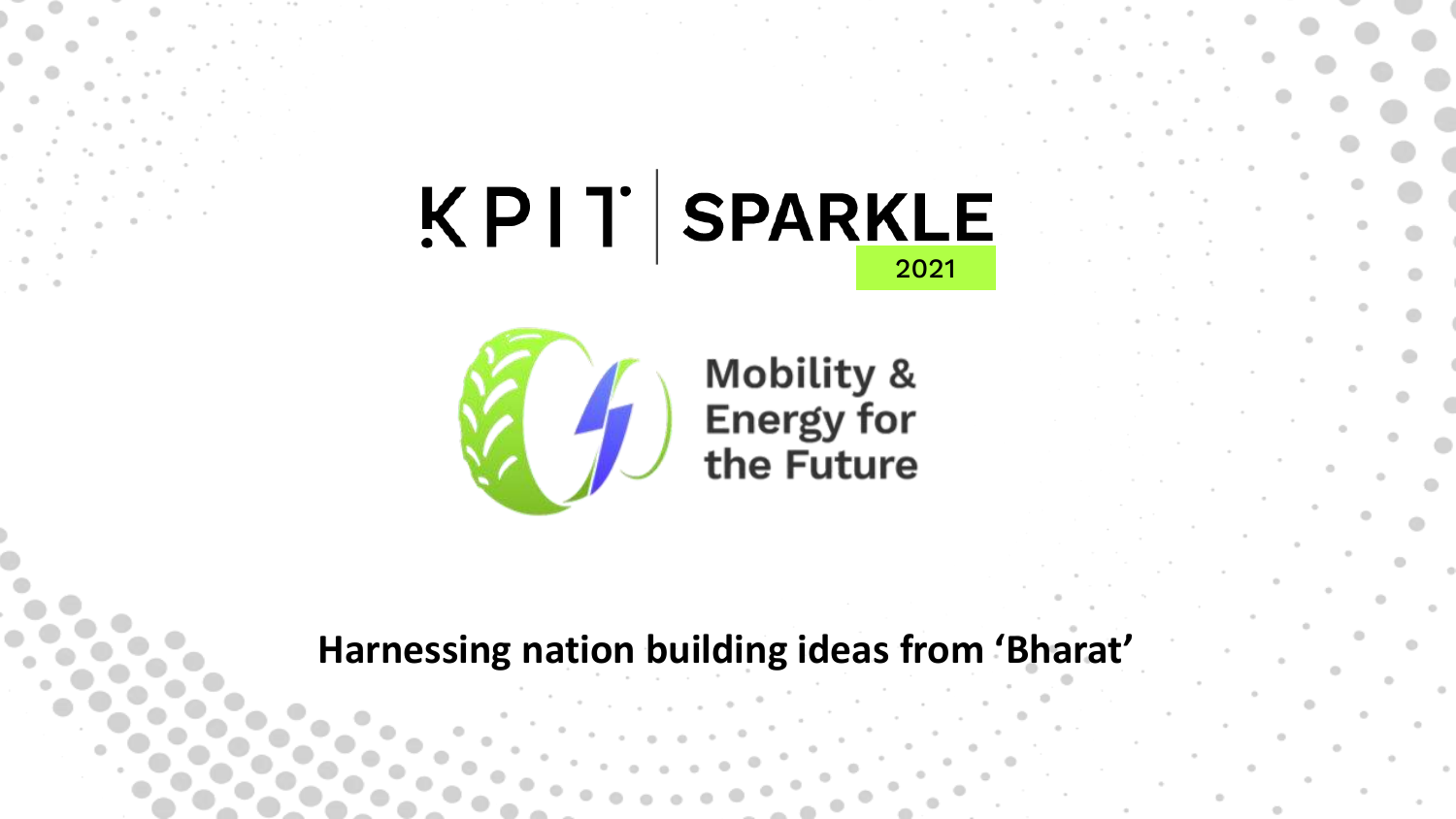

#### 8/21/2020 2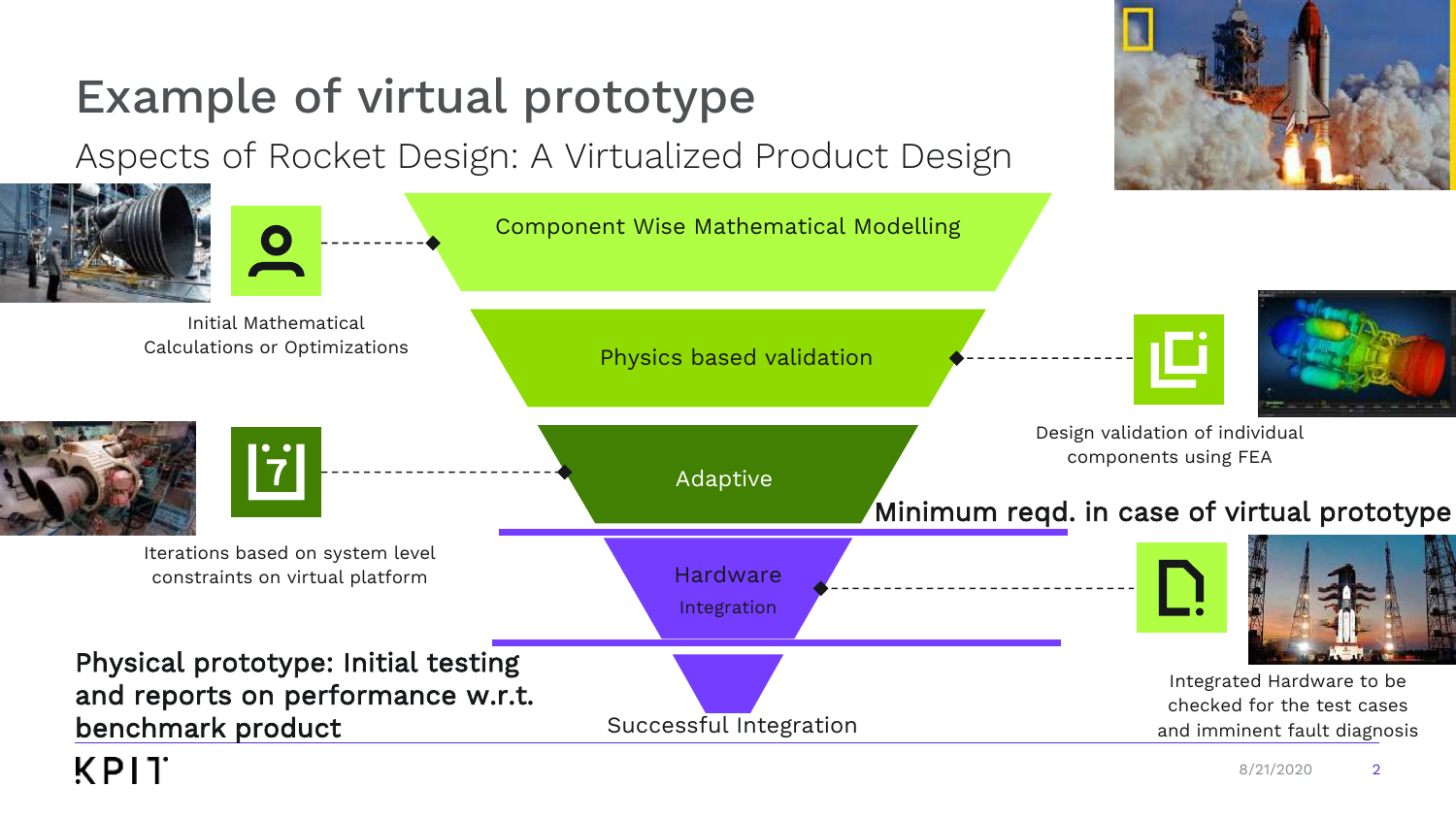#### Process to build prototype

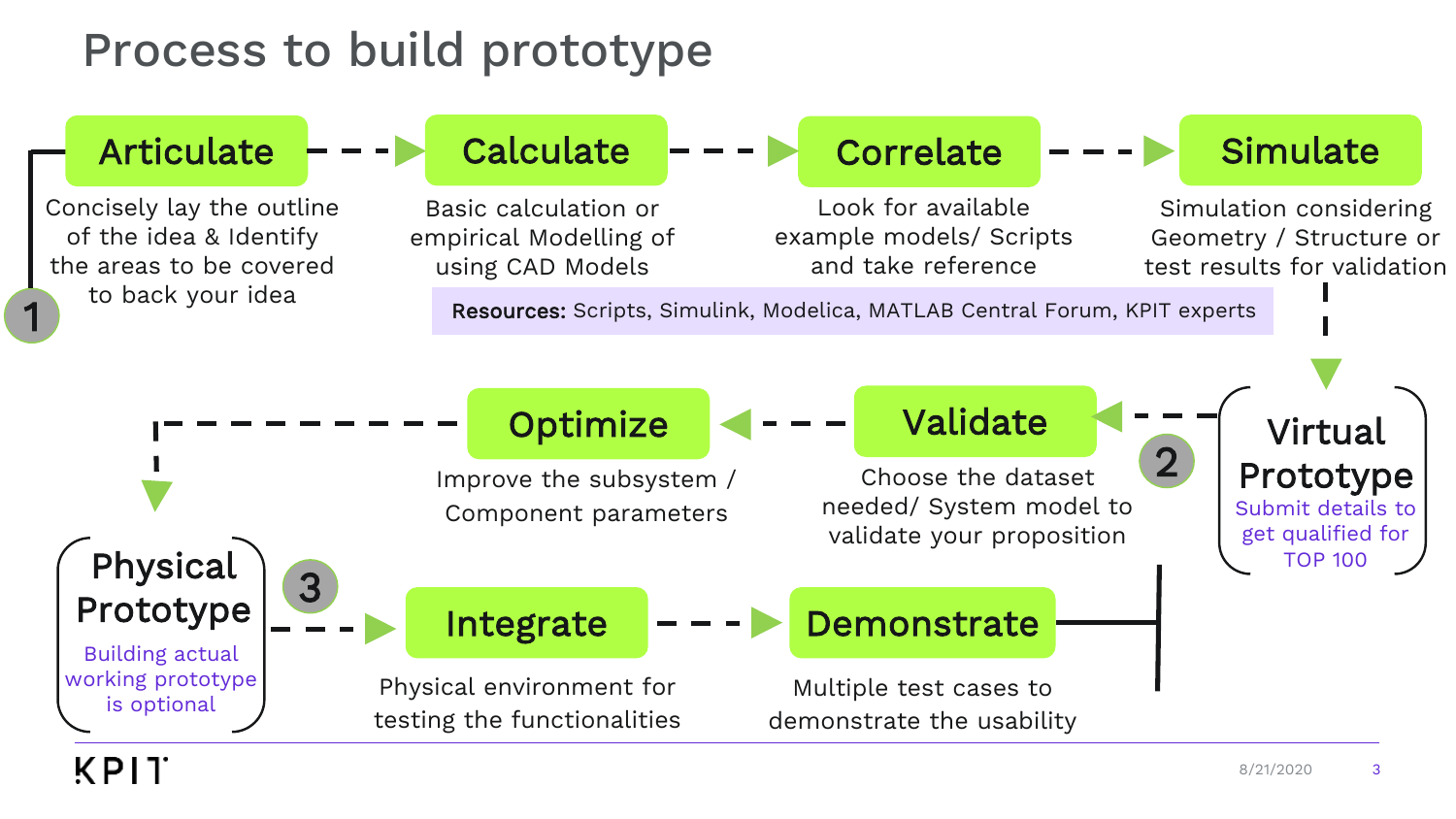Area of Work: Electric Vehicles, Hybrid Electric, Charging Infrastructure and other related fields.

- Develop simulation model to demonstrate feasibility of concept, robustness of control, performance measures, environmental considerations, product appearance etc.
- The virtual prototype shall include all kind of physics which can affect the characteristics, performance and life of the product.
- There should be modular architecture where functions of each module (SW/HW) shall be validated separately and integrated.
- All the models shall be properly parameterized which can be initialized, modified and integrated using a single script or graphical interface.
- Physical models should include features of hardware in the loop testing that can eventually help in hardware development and validation process.
- The virtual prototype shall be mature enough to analyze performance, reliability, durability, cost, size, weight etc. and possess systematic and quantitative method to improve any of them.
- Validate the virtual prototype with co-simulations in case of multi-physics involved and verify that the real target would not malfunction or damage itself due to operation out of range.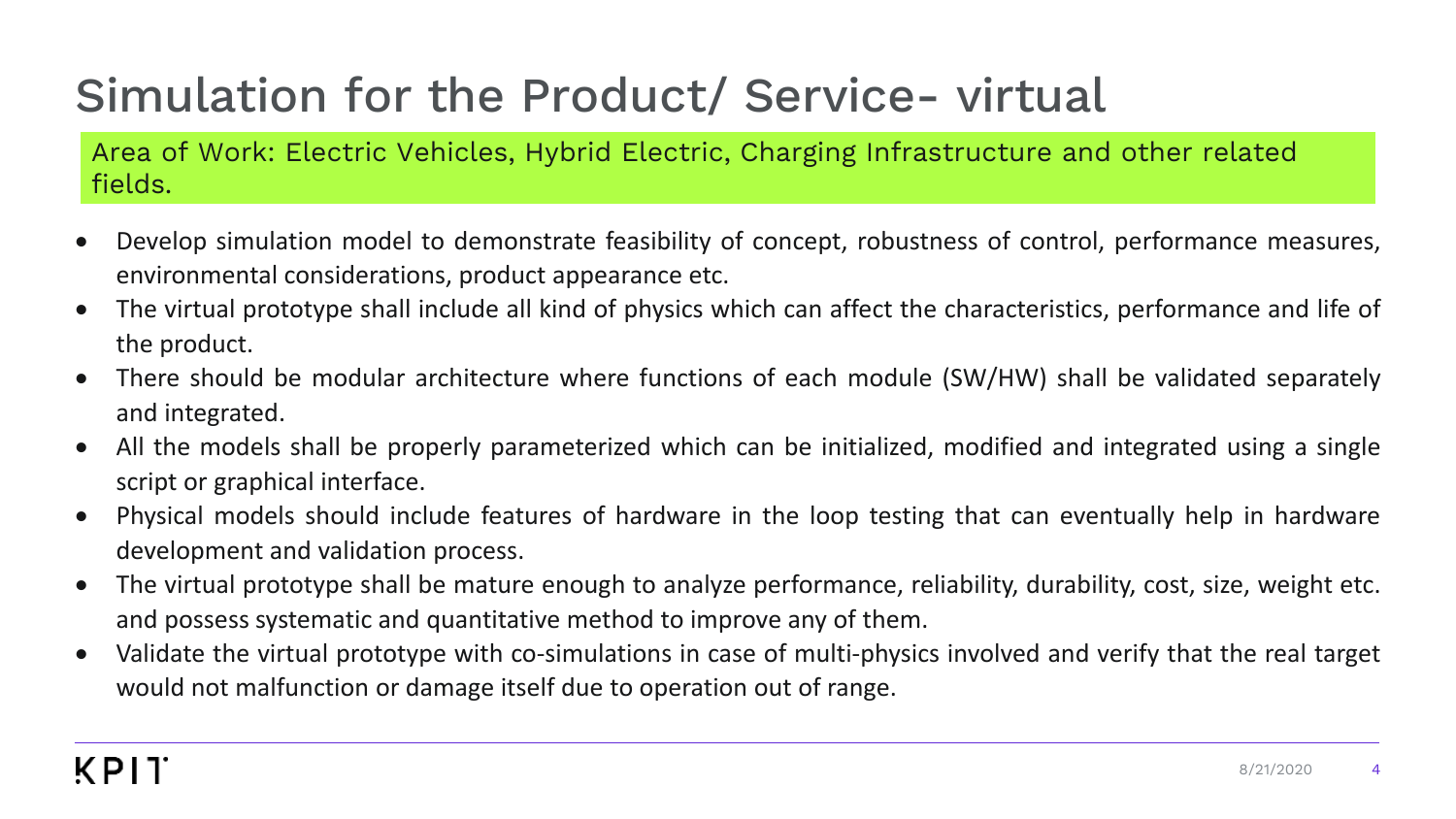Area of Work: Autonomous vehicles, ADAS, Machine Learning, Artificial Intelligence, Deep Learning , telematics and other related fields

- Be unique and clear about the problem being targeted
- No copy-paste of solution from internet
- DATASET: Quantity and quality and availability of datasets
- Bench-marking (accuracy, running time) on multiple algorithms and comparison with already existing literature
- Validation of developed algorithm on multiple test cases and simulator
- Deployment on edge or cloud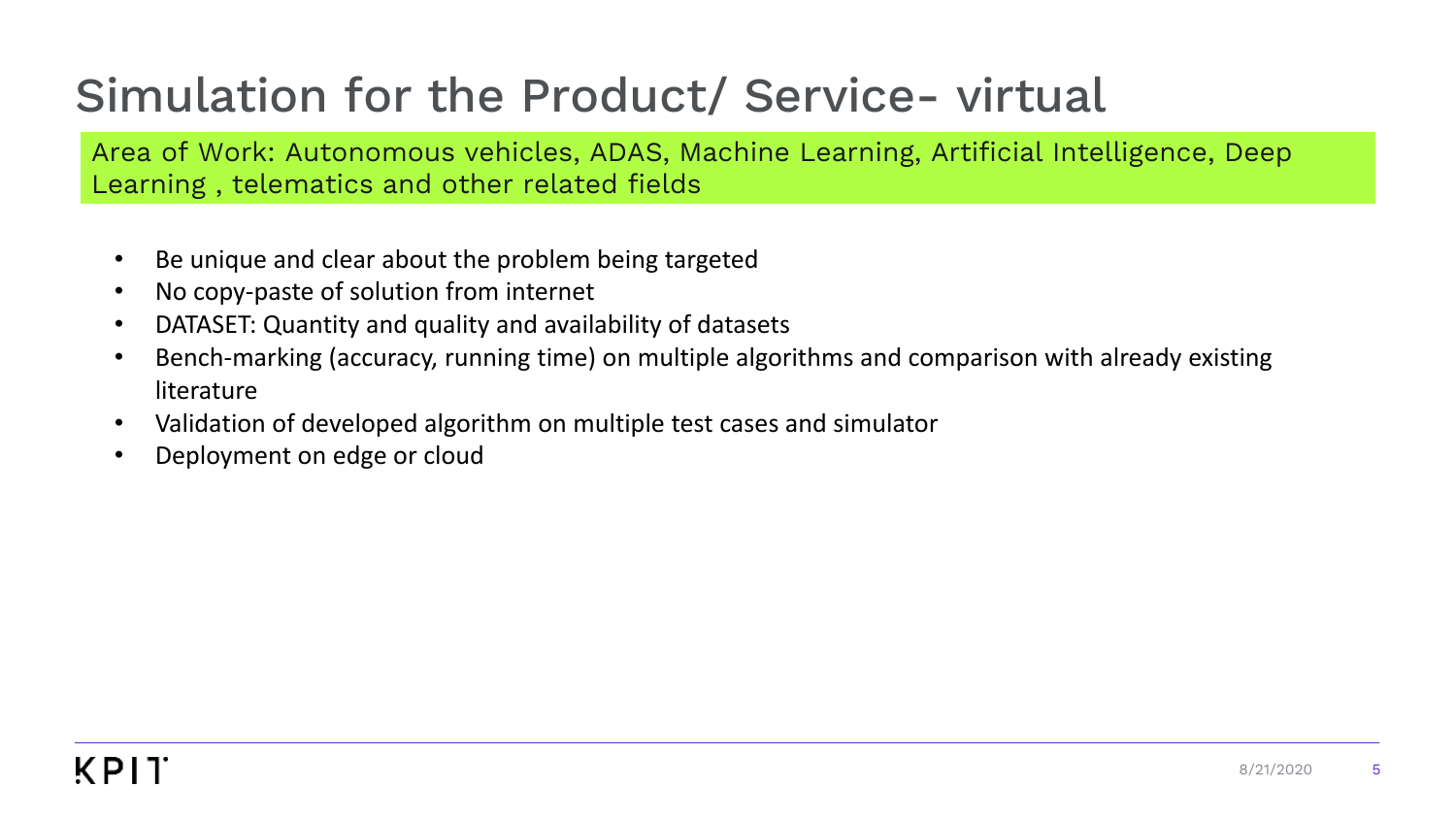Area of Work: Mechanical, Renewable energy , Passenger safety, road safety solutions, Fluid Mechanics, Thermodynamic , Hydrogen fuel cell, Hydrogen generation related work etc.

- Be crisp about the problem you are addressing and devise a proper methodology for the solution
- Explain the edge of your solution over the existing ones.
- Detailed Calculations supporting your solution should be made.
- Pertaining to some problems, Theoretical calculations might not be substantial to prove the efficacy of your solution. In such cases, CFD/CAD/FEA analysis should be made to further strengthen the effectiveness of your solution.
- If you are performing CFD/CAD/FEA analysis, try considering extreme scenarios along with a most common scenario. Also consider the external factors affecting your solution such that the error in prediction can be minimized.
- If one can prepare a physical prototype, a detailed video depicting the results should be submitted.
- If one is only going for a virtual prototype, apart from the preliminary calculations and the CFD/CAD/FEA analysis, an economic viability study of the solution should also be made.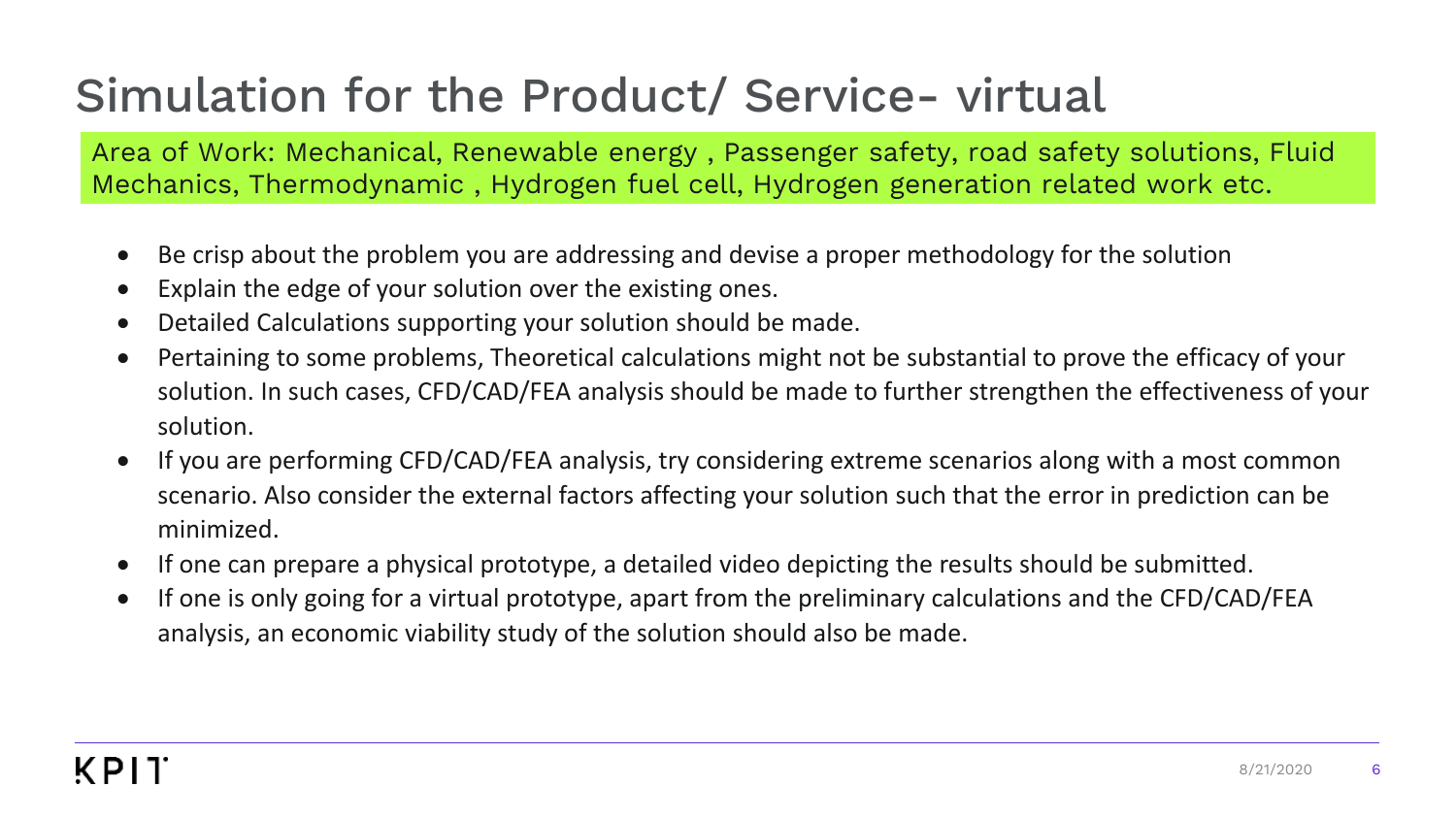Area of Work: Battery chemistry related, Hydrogen fuel cell chemistry, Hydrogen generation related work etc.

- Select the problem statement that is relevant with respect to state of the art of battery technology
- Please specify if the simulation problem is suitable for a particular battery chemistry or is it chemistry agnostic?
- Could provide calculations using basic principles, comparison of cost of the new material, performance measures against benchmark, showcase your experimental data to prove.
- Some possible problem statements are as follows:
	- o Finding new possible cathode and anode materials from theoretical considerations
	- o Mathematical modelling of defects generated during electrode coating
	- o Mathematical modelling of effect of area ratio of cathode to anode
	- o Mathematical modelling of electrolyte wetting and soaking behavior in cathode, anode and separator
	- o Mathematical modelling of effect of tab size and position on performance of high-power battery
	- o Mathematical modelling of degradation due to localized delamination of coatings during battery operation
	- o Mathematical modelling of battery degradation
	- o Estimation of state of health and state of charge in battery
	- o Mathematical modelling of pressure generated within pouch cell when anode or cathode is undergoing volume expansion.
- Verify the model results with some experimental data.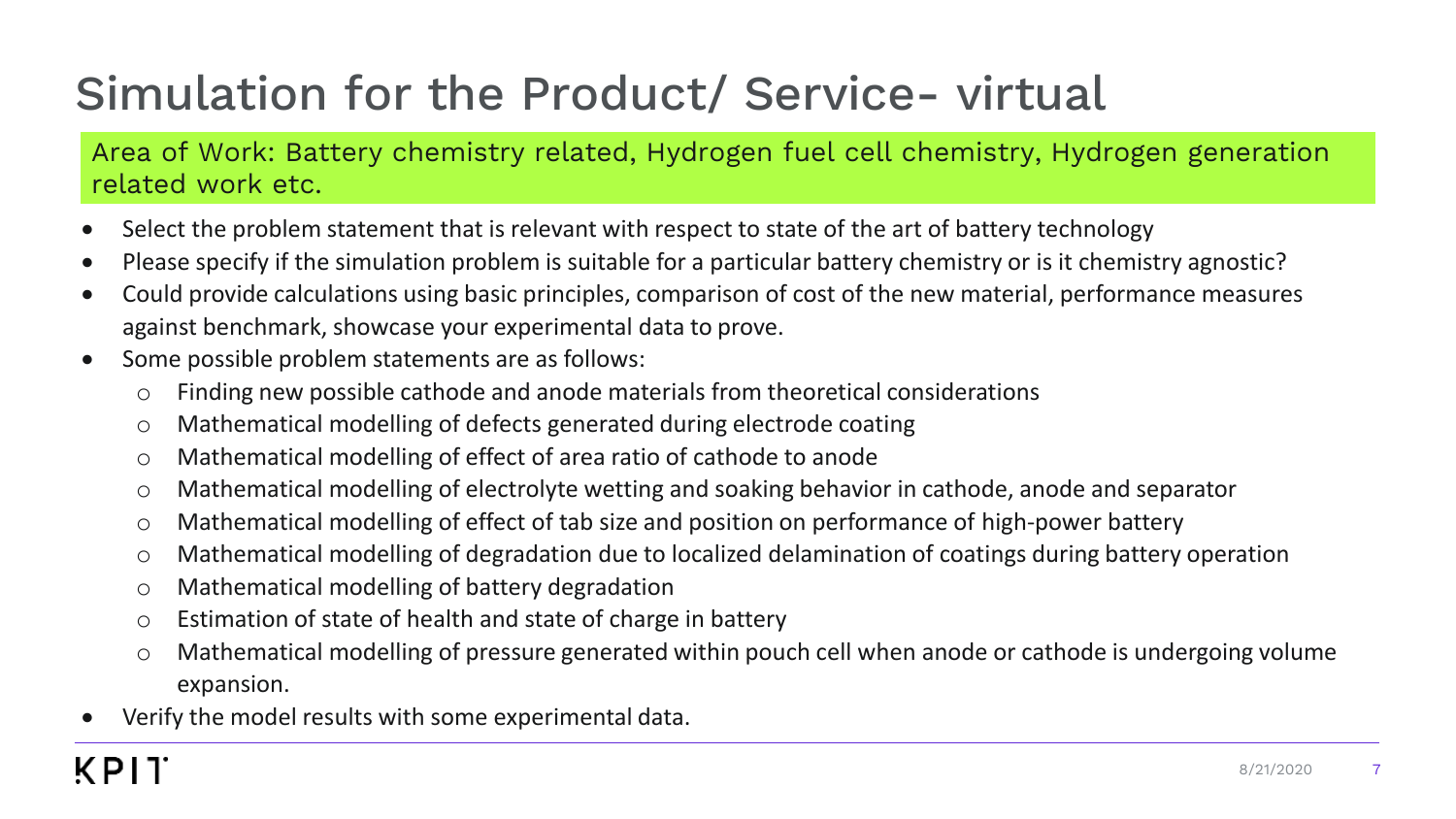# Intellectual property rights (#IPR) & Product Innovation

Some Examples of Invention, Disruption and Innovation see sample videos of prototypes in Helpful resources

|                                                  | <b>Tan 90</b><br>A Portable Cold<br>Storage<br>(Raised 1cr<br>Funding)   | <b>Bioelectric</b><br><b>Toilet</b><br>(Swachh Bharat<br>Initiative implemented<br>at IIT Kharagpur) |  |
|--------------------------------------------------|--------------------------------------------------------------------------|------------------------------------------------------------------------------------------------------|--|
|                                                  | <b>Invention + Disruption</b>                                            | Innovation                                                                                           |  |
| <b>YOGESH NAGAR</b><br><b>DRIVERLESS TRACTOR</b> | Innovation<br><b>Driverless</b>                                          | Invention                                                                                            |  |
|                                                  | Tractor<br>(Technology)<br>collaboration with<br>Mahindra &<br>Mahindra) | Oilio<br>(Oil Spill Recovery<br>by Sponge &<br>Oleophilic Nano)                                      |  |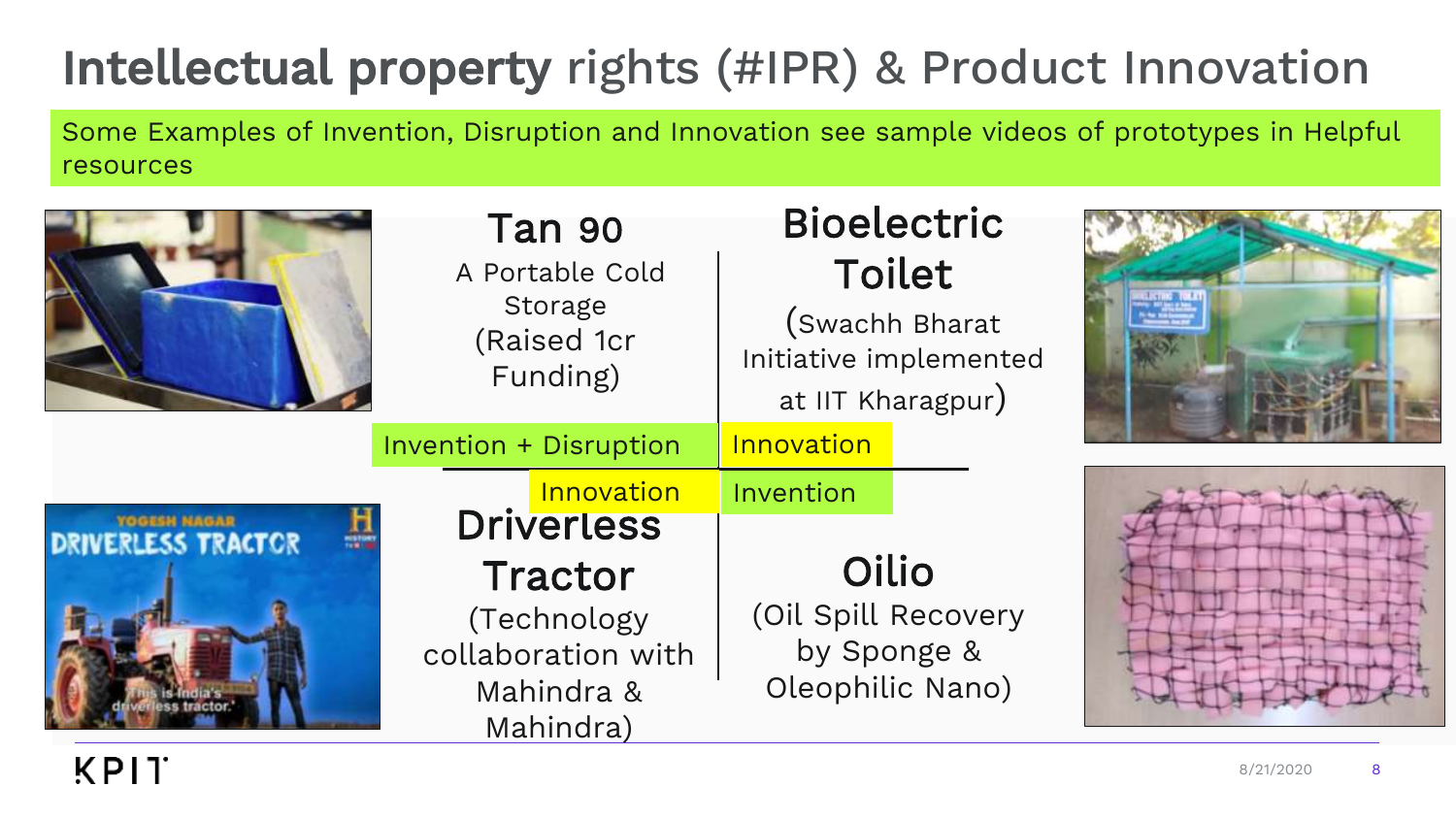#### Theme - "Mobility & Energy for the Future"

Students can submit their innovation by choosing following categories. Participants can submit only one or more ideas

|                         | Electric Vehicles                                           | New Motor Designs, Motor Control Techniques, Electric Motor Efficiency Improvement, Efficient<br>Thermal Management Techniques for EV components like Battery, Motor, 2/3-Wheeler EVs                     |
|-------------------------|-------------------------------------------------------------|-----------------------------------------------------------------------------------------------------------------------------------------------------------------------------------------------------------|
|                         |                                                             |                                                                                                                                                                                                           |
|                         | <b>Hybrid Electric</b>                                      | Supervisory Controls for HEVs, New transmission designs for HEVs                                                                                                                                          |
|                         |                                                             |                                                                                                                                                                                                           |
| bility                  | Hydrogen<br><b>Fuel cell for Automotive</b>                 | Integration of Fuel Cell Stack in Vehicle, Alternative to Nafion Membrane, Thermal<br>management of Fuel Cell                                                                                             |
|                         |                                                             |                                                                                                                                                                                                           |
|                         | Charging Infrastructure for<br><b>Electric Vehicles</b>     | Smart Chargers, Fast Charging of Evs, Wireless Charging of EVs (IEC 61980) AC/DC<br>Chargers (IEC 61851)                                                                                                  |
|                         |                                                             |                                                                                                                                                                                                           |
| $\overline{\mathsf{M}}$ | Machine learning/ Artificial<br>Intelligence for Automotive | ML Based Diagnostics for Evs, Deep Learning for Vehicle Parking, Detecting Traffic Rule Violations                                                                                                        |
|                         |                                                             |                                                                                                                                                                                                           |
|                         | <b>Telematics</b><br>for 2/4 wheelers                       | In-Car Speech Recognition (Alexa Integration), Bike Navigation Systems, Telematics for Vehicle Fleet<br>Operations (Goods Transport/Taxis)                                                                |
|                         |                                                             |                                                                                                                                                                                                           |
|                         | Road, Vehicle, Passenger<br>safety, Shared Mobility         | Smart Helmets, Reducing Tire Bursts, Better Visibility for Night Driving Accident Prevention, Platform<br>for Multimodal Transport                                                                        |
|                         |                                                             |                                                                                                                                                                                                           |
|                         | Post COVID-19<br>(Pandemic) Solutions                       | Sanitization solutions, Social distancing models in public transport, solutions for masks, Self-Sanitizing<br>material in Vehicle, Proximity alert mechanisms, Innovative Air quality systems. in Vehicle |
|                         |                                                             |                                                                                                                                                                                                           |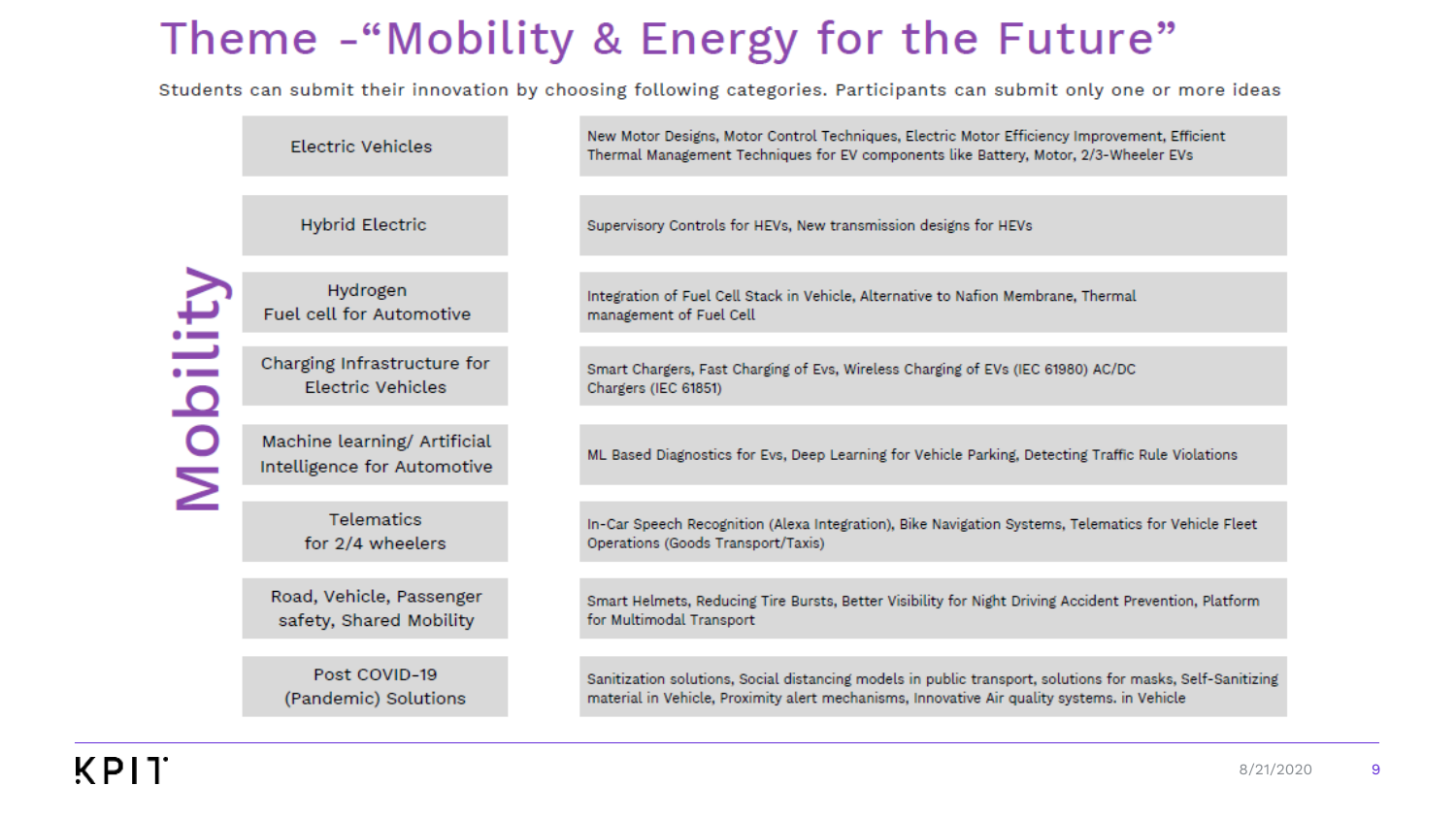#### Theme - "Mobility & Energy for the Future"

Students can submit their innovation by choosing following categories. Participants can submit only one or more ideas

|                                       | Energy Storage<br>Technologies              | Novel, Low Cost, Earth Abundant Electrode Materials for battery, Novel Electrode Architectures, Solid<br>Electrolyte, Hydrogen Storage Challenges, Solid State Batteries                               |
|---------------------------------------|---------------------------------------------|--------------------------------------------------------------------------------------------------------------------------------------------------------------------------------------------------------|
| $\blacktriangle$<br>$\mathbf{\Omega}$ | <b>Energy Generation</b><br>Technologies    | Hydrogen Gas Production and Collection by using Techniques related to Bio-Fuels from Bio-Mass,<br>Improvement in Hydrogen Generation using Electrolysis, High Efficiency Power Generation Technologies |
|                                       | Hydrogen<br><b>Fuel cell for Automotive</b> | Integration of Fuel Cell Stack in Vehicle, Alternative to Nafion Membrane, Thermal management of Fuel<br>Cell                                                                                          |
|                                       | <b>Renewable Energy</b><br><b>Solutions</b> | New Materials in Solar Photovoltaics, Compressed Air Solutions, Solid Oxide Fuel<br><b>Cells</b>                                                                                                       |
|                                       | Sensors - Actuators<br>for Automotive       | Nanomaterials, Biomaterials for Sensors / Actuators, Sensor Fusion                                                                                                                                     |